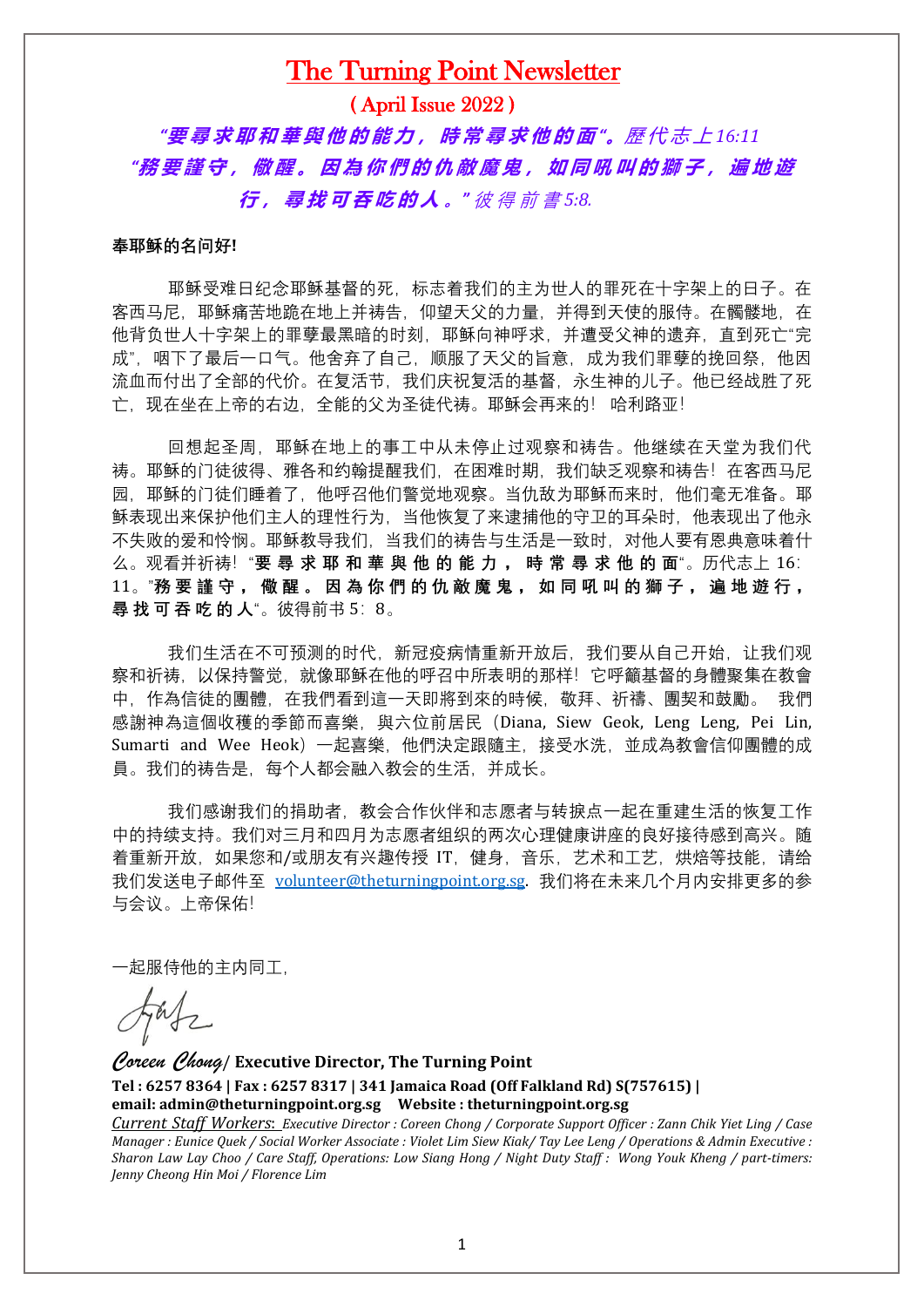## The Turning Point Newsletter ( April Issue 2022 )

**公告:**

- ➢ **TTP 2022 年股东周年大会**通知将于 2022 年 5 月公布
- ➢ 2022 年 8 月的时事通讯将于 [www.theturningpoint.org.sg](http://www.theturningpoint.org.sg/) 在我们的网站上提供。 如果 您希望收到硬拷贝, 请写信给 [volunteer@theturningpoint.org.sg](mailto:volunteer@theturningpoint.org.sg)
- ➢ 致捐赠者须知:所有捐赠者均应向转捩点提供其全名和税务参考号(NRIC / FIN / UEN), 以便为其捐赠提供双重税减免。我们的工作人员将通过为此目的创建的特殊 门户网站向 IRAS 提交有关您捐款的信息。

### **Annex A: Activities**

**Good Friday Worship at New Creation Church Ex-residents Sharing**



**Easter Sunday at Full Gospel Assembly U Fellowship Sharing** 





**Preparatory work phase : Easter Egg Project Packing several items -3000 gift boxes** 





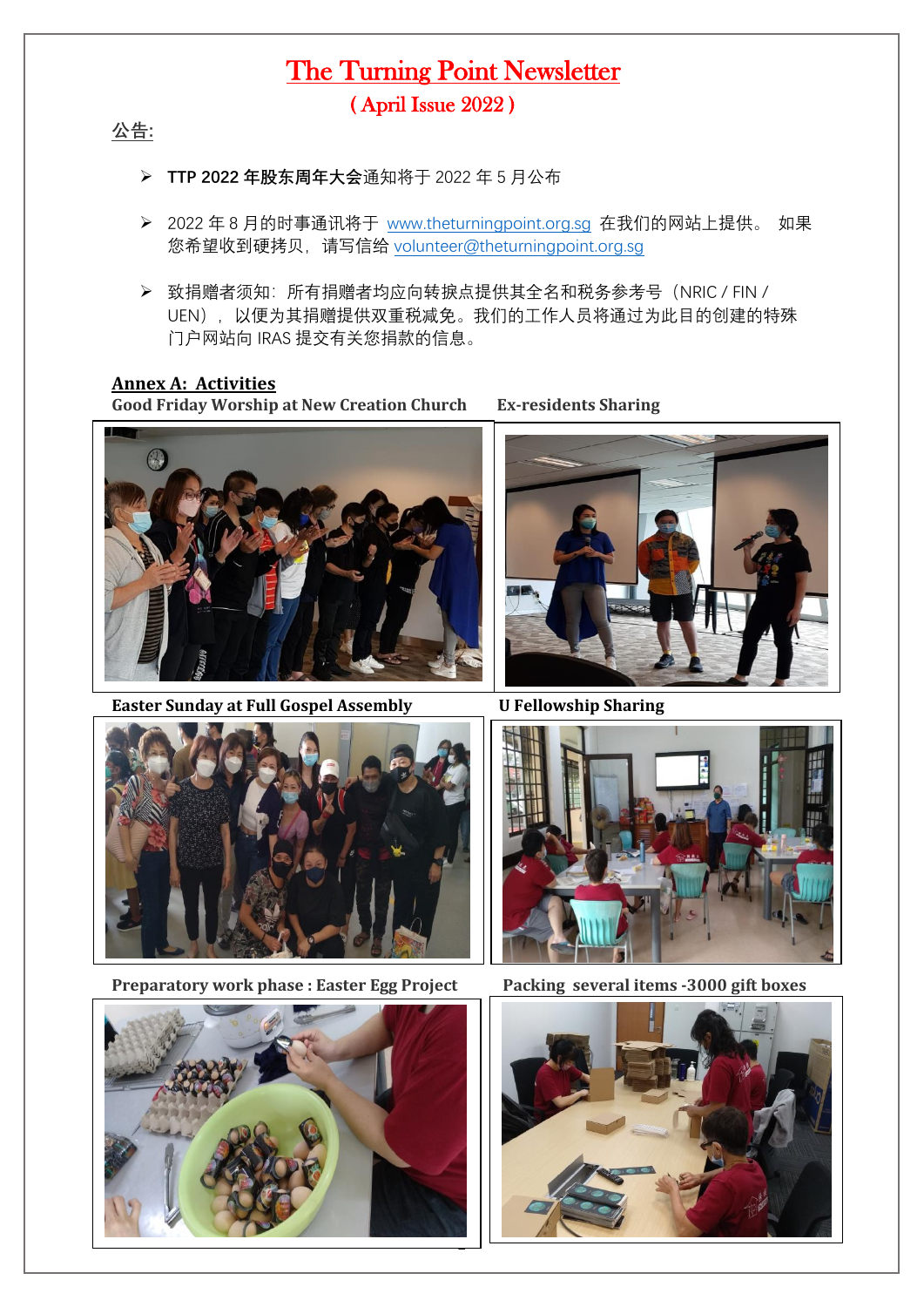# The Turning Point Newsletter ( April Issue 2022 )

### **Testimonies of TTP Ex-residents baptized on Easter Sunday 17April 2022**

### **Tan Siew Geok**

"I am glad and feel blessed to be baptized on this special day, the day of our Lord Jesus's resurrection. I accepted Christ as my Saviour some 50 years ago but never have the desire to be baptized. Why? I was a very self-centred person, prideful and arrogant, and also have difficulty with anger management. I loved myself and the world **more than I love the Lord.** 





Again and again, I failed God, backslided and many things went wrong throughout my life. In Dec 2019, I was blessed with a six months programme with The Turning Point. During the programme, the volunteers and staff not only shared God's Word with me, they guided and encouraged me. Gradually, I learned to let

go of my past, learned to be humble and submissive not only to God, but to people He have authorised over me. Truly, I am grateful and appreciated all the staff and volunteers at TP. Indeed, God had blessed me with a place where He wanted me to be. I learned to be contented with the blessings from God. The Turning Point is truly my turning point. I continued to join FGA after my programme where I continued to learn from Elder Woon, sis Batching, sis Lee Leng and others in my cell group. The sermons shared here have truly enriched me. Thank you everyone who helped me throughout these my two years of my journey with God. Above all, I thank God for His love, grace and mercy. Glory and praise to our Almighty!

#### **Soh Leng Leng**

我小的时候,没有一个很好的成长环境。我是外婆带大的,因为没有人 管教我, 我读完小学就没有读书了,然后我就认识到一些损友,跟着他 们喝酒,用毒品,过着很乱糟糟的生活。 我很年轻就结婚,有三个孩子,可是因为自己不学好,结果婚姻破裂。 但我没有醒悟,还是过得很潦倒,直到我四十岁被捕。 我在监狱的时候,便要求我的妹妹给我带一本圣经。我开始学读圣经, 参加聚会。 其实,我年轻的时候就有听说过耶稣。在我的心里,我知道祂是神,可 是没有人带我去教会。 后来,我来到了转捩点,来到了 FGA,参加小组。我很开心。 我很想好好改变,从新做人,可是我没有办法改掉喝酒的习惯。每天都 喝,我也曾去过 IMH 戒酒,可是出园后,我又去喝酒。 感谢主, Lee Leng 姐妹一直鼓励我要坚持祷告, 耶稣一定会教我的。 我心里知道,靠自己是改不了的。我挣扎了很久。 有一天,我就决定我 要坚持祷告!我把自己关起来,求耶稣救我,一直祷告,不停的祷告。 当时非常辛苦。。。到了第四天,我感觉自己完全好了,一点都不想喝 酒了! 今天,我要接受洗礼,向世界宣告我是属于耶稣的! 虽然以后还是会遇到问题,但是我相信,耶稣一定会帮助我的。 感谢主, 荣耀归于祂!